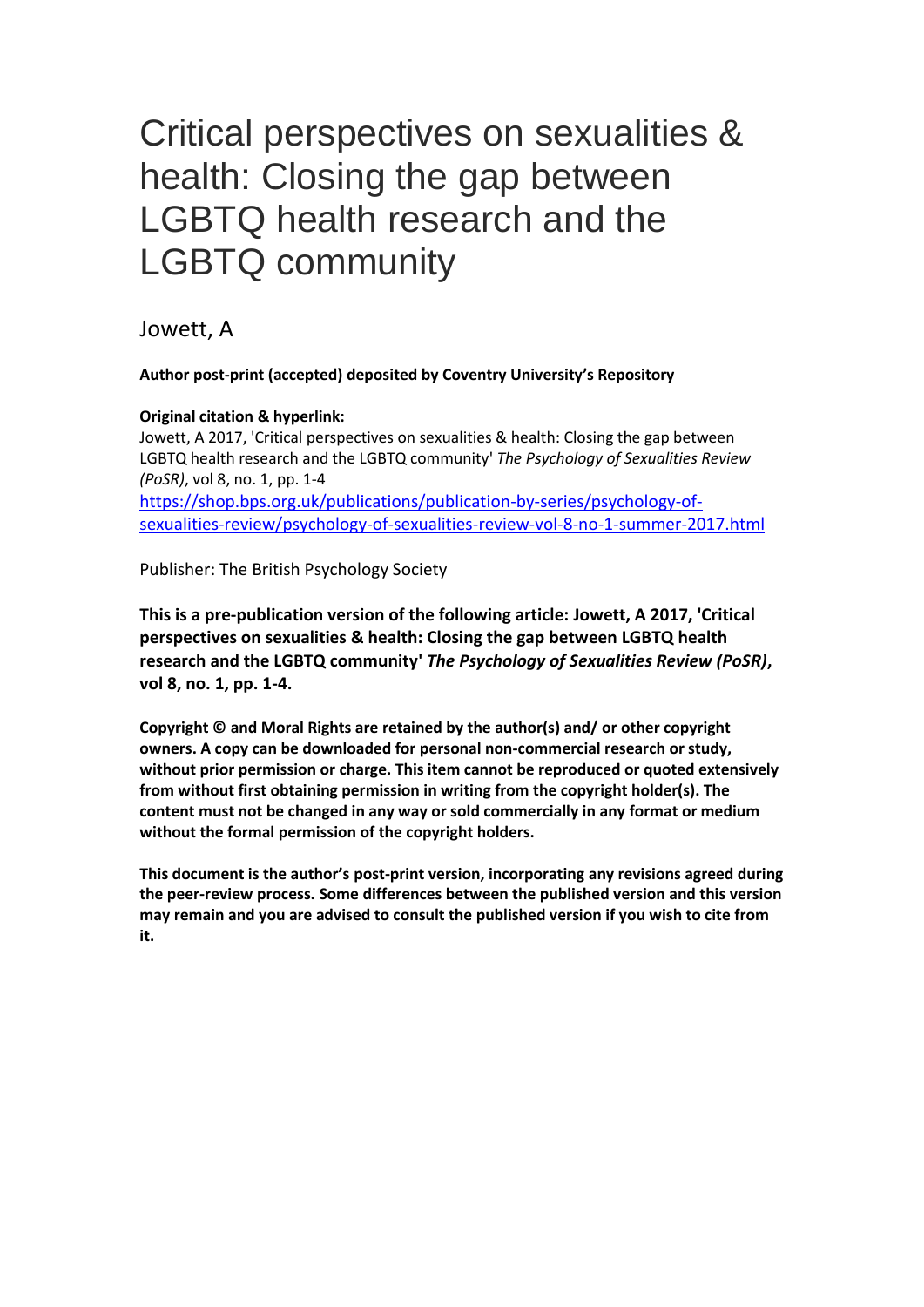### *Editorial*

## Critical perspectives on sexualities & health: Closing the gap between LGBTQ health research and the LGBTQ community

### Adam Jowett

Welcome to the second of two Special Issues on Sexualities & Health: Critical perspectives. As with the previous issue, we have an internationally diverse range of articles and commentaries which critically examine lesbian, gay, bisexual, trans and queer (LGBTQ) health. In particular, one theme that runs through most of the articles in this issue is a concern with 'giving voice' to the LGBTQ community and closing the gap between LGBTQ health research and LGBTQ communities.

It would be fair to say that LGBTQ people have historically had an uneasy relationship with the health professions. However, just as feminist health psychology has been influenced by the women's health movement (Wilkinson, 2004), affirmative LGBTQ health research has also had a symbiotic relationship with LGBT health activism. Indeed, the removal of homosexuality from the DSM, often cited as a major historical landmark in the LGBTQ health movement (Mail & Lear, 2006), was brought about both by political campaigning and evidence from gay affirmative research (Harris, 2009; Kitzinger, 1997). As Harris (2009) notes, the case of homosexuality's removal from the DSM illustrates both the importance of social movements in creating an atmosphere in which institutional prejudice can be challenged and the important role scientists can play in marshalling evidence to create social change.

Health professionals and researchers at times also play a leading role in political organizing. For example, in the late 1970s and 1980s health professionals who were often lesbian or gay themselves pioneered health clinics specifically for lesbians or gay men to attend without fear of discrimination (Fish, 2009; Mail and Lear, 2006). Similarly, gay health professionals and academics played their part in developing the infrastructure around gay men's (sexual) health which developed as a response to the HIV crisis. In the absence of an evidence base, academics have long engaged in LGBTQ health research alongside their local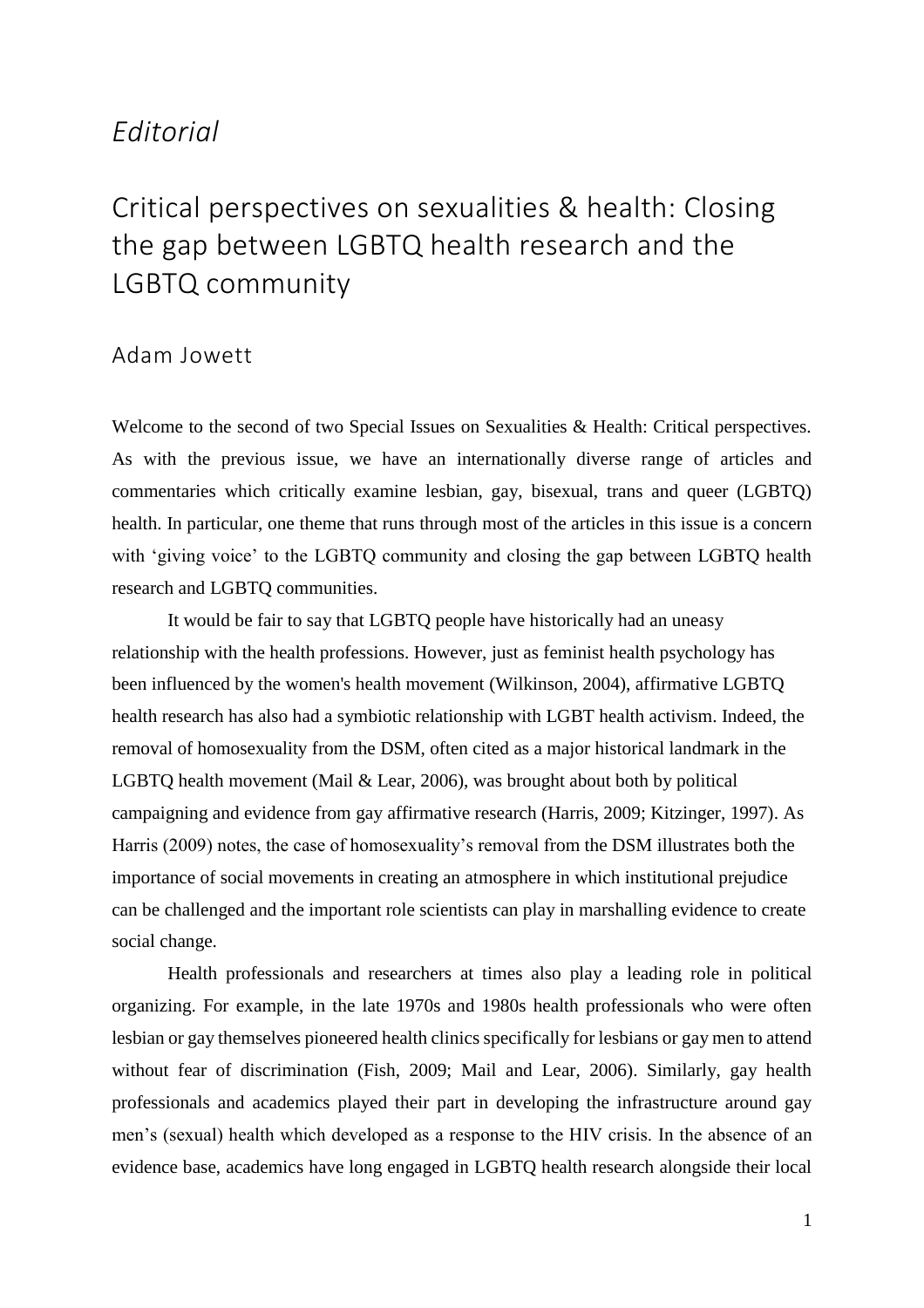LGBTQ community organisations in the form of community health surveys (Meads, Buckley and Sanderson, 2007; Fish, 2009), often conducted on shoe-string budgets and in academics' free time. Two shining examples of LGBTQ health academic-activists were Eric Rofes (1998) in the USA and Tamsin Wilton in the UK (1997, 2000). In addition to their academic work on AIDS, both played a key role in promoting a vision of a broader LGBTQ health movement. In 2002, Rofes, together with other activists in the US organised a 'LGBTI Health Summit' following earlier gay men's health summits, while in the UK Wilton was instrumental in developing a National LGBT Health Summit, the first of which took place in 2006.

Just as the BPS established a Lesbian and Gay Psychology (now the Psychology of Sexualities) Section, LGBTQ people in many other health professions have similarly mobilised within or outside of their professional bodies (e.g. the Gay and Lesbian Association of Doctors and Dentists) to have a collective voice. Epstein (2003) has commented on the important role such groups have played through an 'insider' approach to activism. By representing the interests of LGBTQ people, these groups have influenced their parent organisations from within. The pressure for inclusion that such groups have demanded has arguably been a success story. For example, the UK Government's Department of Health set up a Sexual Orientation and Gender Identity Advisory Group which commissioned guidelines for reducing health inequalities for LGBT people (Fish, 2007). Epstein (2003, p132) has characterized such developments as forms of 'State-centred LGBT health politics' which 'involves concerted efforts by advocates and researchers to make demands on the state for inclusion and incorporation – demands to institutionalise LGBT (or, often, just lesbian and gay) health as a formal concern of public health and health research bureaucracies'.

However, such success can also have its downsides. As the LGBTQ health movement has become more professionalised and state-centric, we may risk losing valuable input from LGBTQ communities at a grass roots level and research may become increasingly driven by academic interests or the priorities of government and, by extension, the priorities of funding bodies. For instance, Epstein (2003, p156) has suggested that it is unlikely that 'academic health researchers will be prone to value the kinds of experiential, community-based knowledge about health, illness and sexuality that are cultivated in grassroots activists' circles'.

The contributions to this Special Issue all, in different ways, attempt to close this gap between academic health research and the grassroots of LGBTQ communities. Critical health psychologists often seek to take a more social activist approach to research and define themselves 'not as scientist-practitioners but rather as scholar-activists' (Murray & Poland, 2006, p. 383). As mentioned in my previous editorial (Jowett, 2016) such scholar-activists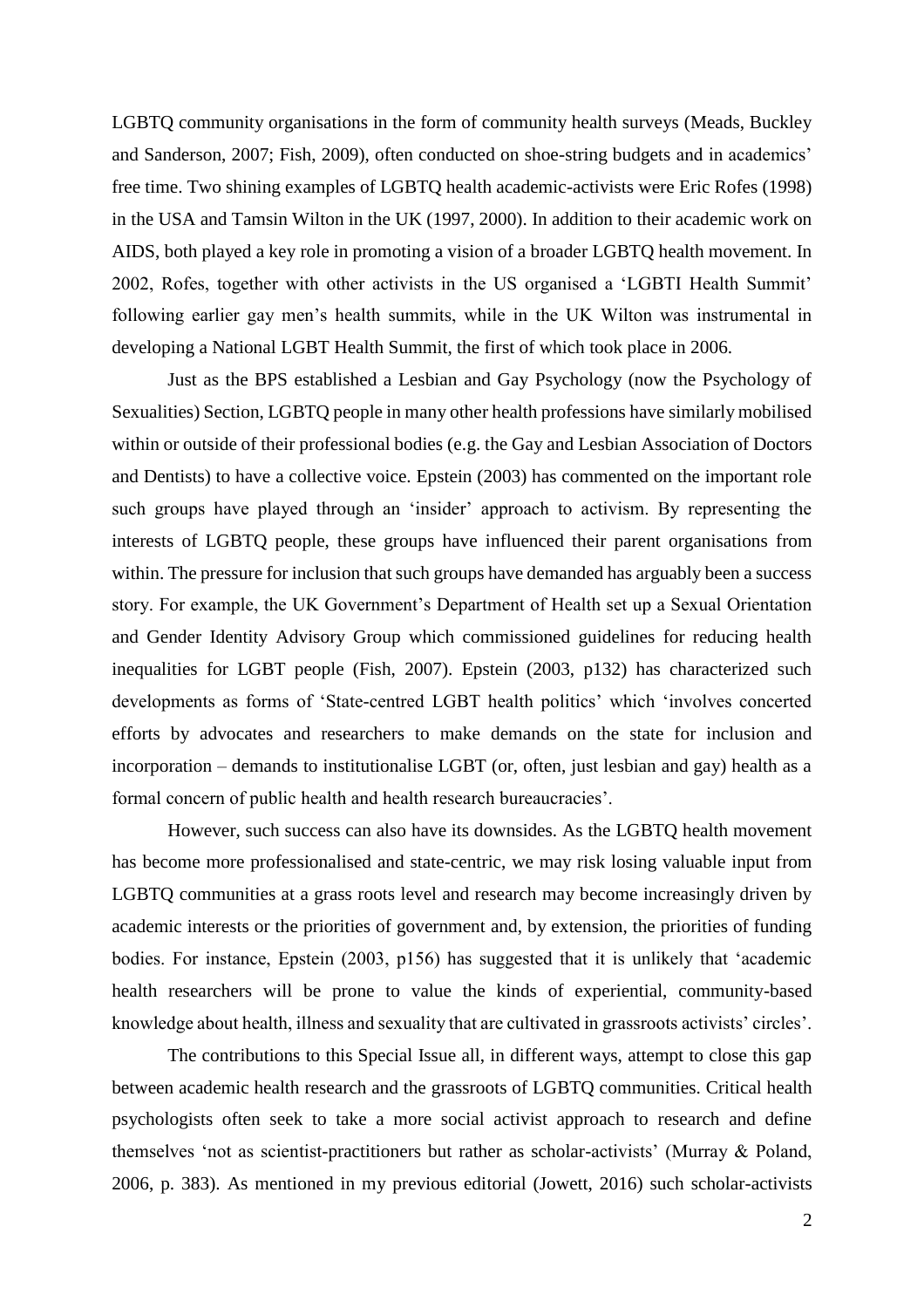often (but not exclusively) adopt a qualitative paradigm of research precisely to capture experiential and community based knowledge. There are also many overlaps between critical and community health psychology in this regard with more participatory approaches to research often being preferred (Murray & Poland, 2006). Such an approach is also often adopted within critical sexuality studies. As Dowsett (2007) observes, a legacy of oppression from earlier scientific research on homosexuality, together with AIDS activism, which challenged the lack of democracy within health research, has led critical researchers to embrace qualitative research

### **Contributions to the Special Issue**

The first paper in this special issue specifically addresses the disparity between how sexual health researchers and gay and bisexual men themselves define and understand 'barebacking'. Marcus and Gillis note that sexual health researchers typically understand bareback sex as high-risk, impulsive and irrational behaviour occurring due to misinformation or selfdestructive tendencies. However, many of the American and Canadian gay and bisexual men who took part in their survey described engaging in condomless sex as a way of increasing relational intimacy and often described engaging in risk reduction practices whilst barebacking. They suggest that if sexual health promotion is to be effective, it must be informed by the definitions and meanings gay and bisexual men themselves give to their sexual practices.

The second paper by Nagington, Dickson, Hicks and Pilling describes an approach to incorporating LGBTQ people's views when setting research priorities in the field of LGBT ageing. The authors report on an approach they used which involved holding a symposium, developing a community survey and conducting an agreement analysis to identify how LGBTQ people would prioritise a range of research topics. The findings highlight areas where the community feel further work is needed but the levels of priority identified for different areas may also help to explain why some topics continue to be underresearched.

The third paper in this issue also employed an online survey to gather the views and perspectives of the LGBTQ community. Easpaig and Fox report on a research project with a youth mental health service and youth stakeholder group which aimed to improve services to this community in Australia. The athours take a community health psychology perspective and their research is underpinned by an ethic that 'there should be no research about us without us'. They therefore worked with young people to examine their experiences of health care in order to inform training programmes for health professionals.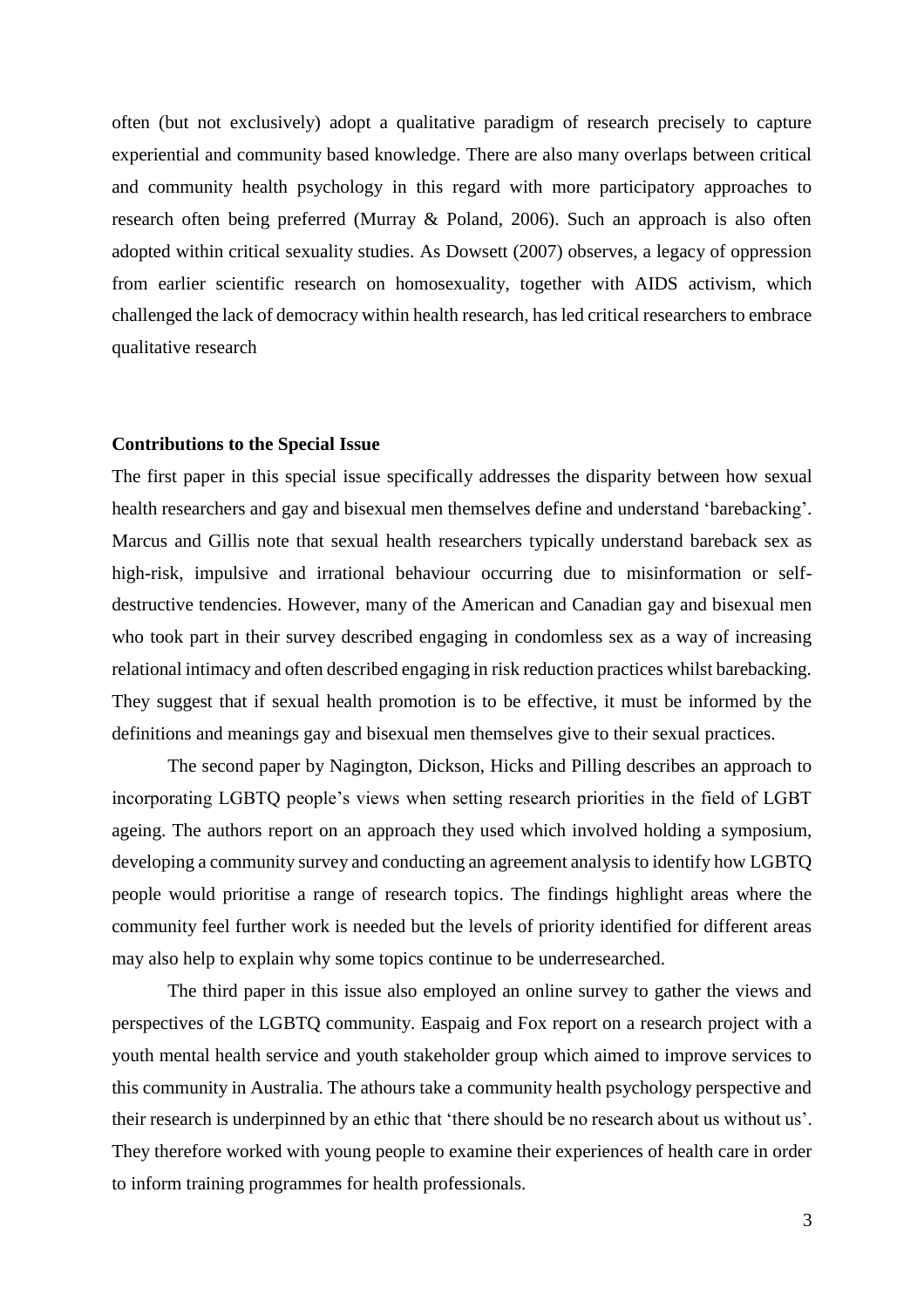The final paper in this Special Section is also from the Antipodes. Treharne and Adams provide a critical narrative review of LGBTQ health literature in Aotearoa/New Zealand drawing upon literature from both within the discipline of psychology and beyond. Many of the points raised within the review correspond to issues that run throughout the Special Issue. The authors suggest that research undertaken in this area within Aotearoa/New Zealand 'often seems to arise from researchers' personal interests as a LGBTQ person' and that much of the LGBTQ health research in Aotearoa/New Zealand grew out of AIDS activism, and a belief that LGBTQ health would be ignored if LGBTQ people did not address it themselves. Yet, they also highlight that there is often a gap between research and activism. For example, they observe that there is dearth of literature on the health and experiences of Māori and other ethnic minority LGBTQ people, despite considerable LGBTQ activism and organisation within these communities.

#### **Also in this Issue**

In addition to the Special Issue papers, we also have a regular contribution by McCarthy and das Nair in the form of a qualitative study that explores how older gay Irish men understand their sexual identity. They examine the challenges that these men often face when developing a gay identity and the identity conflicts experienced within their particular religious and cultural context. The authors also provide recommendations when working with such clients within therapeutic settings.

 We then have an interview with Bernadette Wren who is a Consultant Clinical Psychologist at the Gender Identity Development Service at the Tavistock and Portman NHS Foundation Trust. Jos Twist, who is also a clinical psychologist working at the service, asks Bernadette what in her experience has changed for the service and users of the service over the years, and how this might reflect broader changes in societal attitudes relating to gender. They discuss how they see the field evolving in future and how longitudinal studies which follow today's trans youth will be vital in informing services with this population in future.

To end this issue, we have a review of a talk by Thom Gray on asexuality which was held at the University of the West of England (UWE), Bristol, on 2<sup>nd</sup> November 2016. The review is written by undergraduate students at UWE and I hope this inspires readers to further encourage undergraduate students to get involved by writing event or book reviews or interviewing their lecturers for *PoSR*.